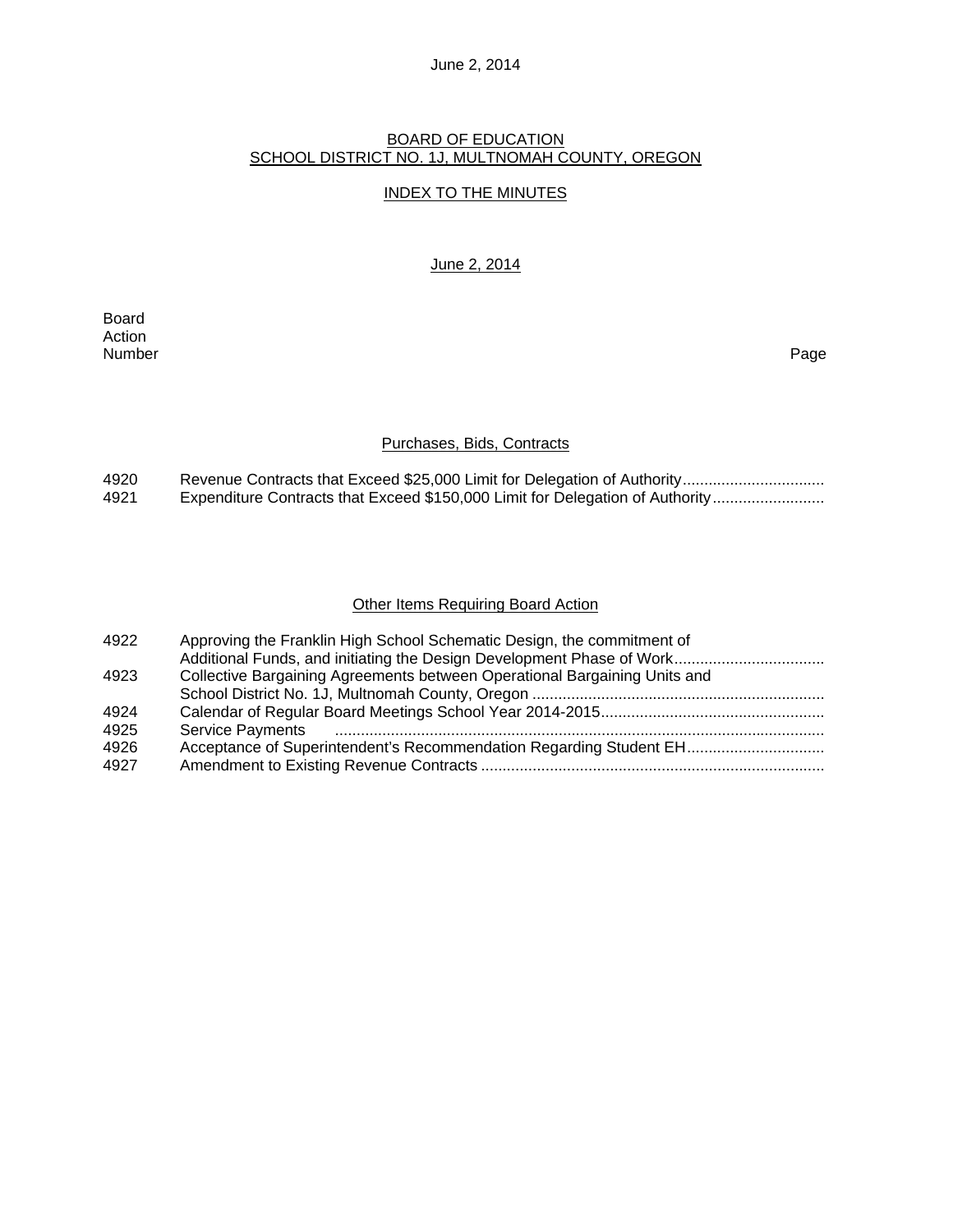#### OFFICE OF THE BOARD OF EDUCATION SCHOOL DISTRICT NO. 1J, MULTNOMAH COUNTY, OREGON BLANCHARD EDUCATION SERVICE CENTER PORTLAND, OREGON

The study session of the Board of Education came to order at 6:03pm at the call of Co-Chair Pam Knowles in the Board Auditorium of the Blanchard Education Service Center, 501 N. Dixon St, Portland, Oregon.

There were present: Pam Knowles, Co-Chair Ruth Adkins Bobbie Regan Tom Koehler Steve Buel Matt Morton Greg Belisle, Co-Chair

Andrew Davidson, Student Representative

**Staff** 

 Carole Smith, Superintendent Caren Huson Quiniones, Board Clerk

### **LINCOLN CONSTITUTION TEAM RECOGNITION**

The Board recognized the Lincoln High School Constitution Team for winning the national *We the People*  competition.

#### **PUBLIC COMMENT**

Gunnar Olsen, Don Gavitte, Ruth Gibian, Sekai Edwards, and Chris Wilhite all stated their support of having core classes at daVinci.

Donna Cohen, former technology education instructor, stated that CTE teachers are certified in one career technical field. A STEM workplace requires a different classroom. If done right, STEM will increase interests of students and keep kids in school longer.

#### **COMMENTS FROM PORTLAND ASSOCIATION OF TEACHERS (PAT)**

Gwen Sullivan, PAT President, stated that the TELL Survey contained some eye opening information, and commented that faculty and leadership need a shared vision. There is not an atmosphere of trust and mutual respect in the schools, and that was not a place where she wants to send her child. We need to figure out how we are going to move forward; we need to find out what other school districts are doing to turn it around. To date, there have been no shared trainings on the contract and it was so important to have those trainings in order to reduce complaints. Ms. Sullivan asked if PAT and the District could really try to work together and not be against each other.

Director Morton commented that he would like to hear from District administration on why there has been a hold-up in meeting with PAT since the contract has been ratified.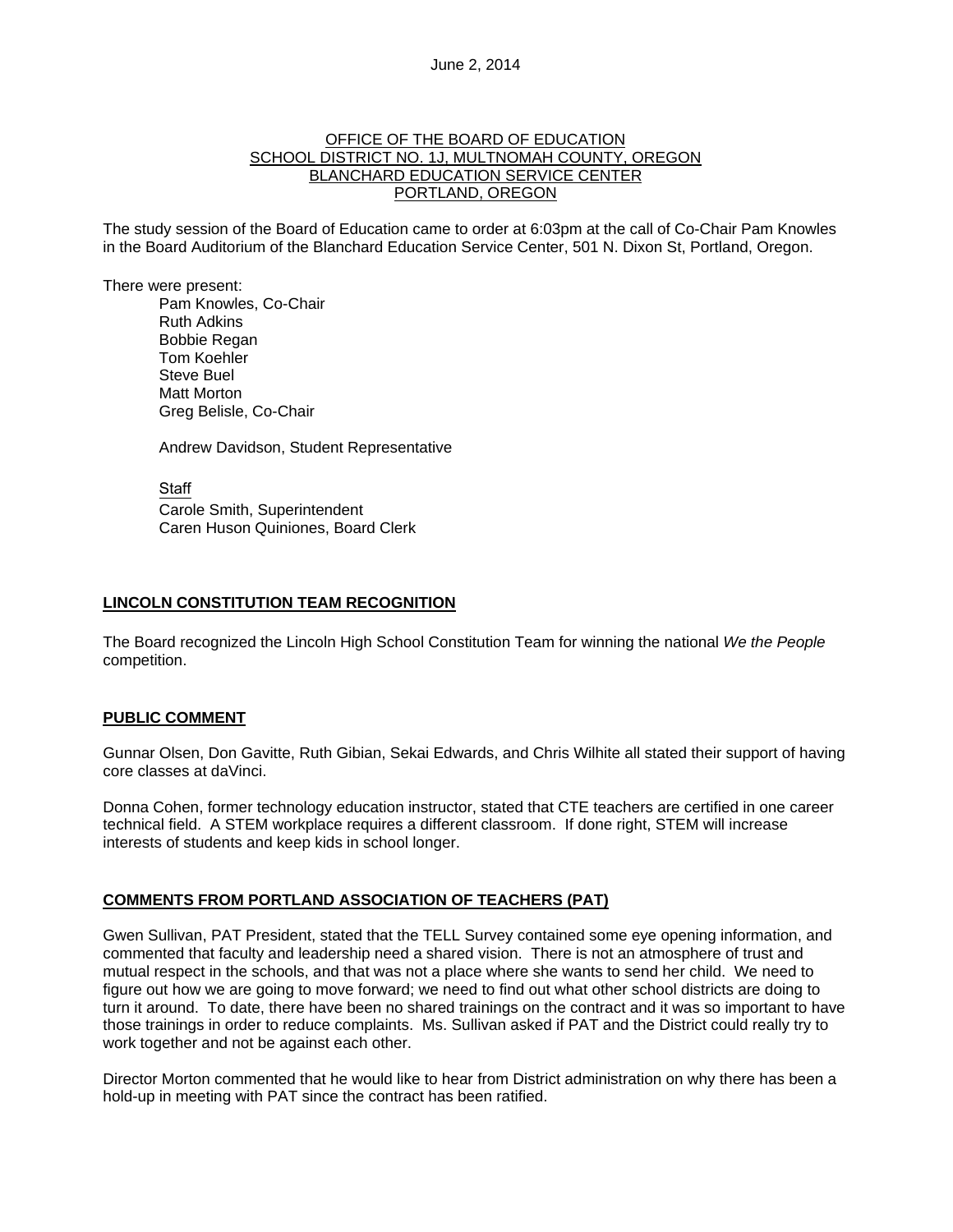## **UPDATE: SUPERINTENDENT'S ADVISORY COMMITTEE ON ENROLLMENT AND TRANSFER (SACET)**

Jason Trombley and Allison Bernat, SACET Co-Chairs, reported that the Committee would be presenting their preliminary recommendations to the Board and provided a video and PowerPoint presentation. The charge to the Committee from the Superintendent 15 months ago was to align the Enrollment and Transfer Policy with the Racial Educational Equity Policy and Strategic Framework. The Committee has held over thirty meetings since then and created an Issues List. The preliminary recommendations include: strategic focus on neighborhood schools; end neighborhood-to-neighborhood lottery transfers; accountability for focus option schools; support for dual language immersion programs; modification of focus option lottery; and, supporting students with disabilities. The question SACET now has is where do they go from here? They are seeking feedback from the Board and Superintendent.

Director Buel commented that it seems as though SACET was doing a wonderful job and asked if they were receiving data simulations. Mr. Trombley responded that they have data for the system right now; what they need to have are estimates on future recommendations.

Director Regan stated that SACET should also look at charter schools and open enrollment; she was concerned about open enrollment and out-of-district students. SACET member Rita Moore responded that charter schools were taken off the table at the beginning by SACET because they had so many other things that were so complicated. In terms of open enrollment, SACET did not think it would be a huge issue due to the district-wide boundary review.

Co-Chair Belisle asked if SACET had held a listening session for the Native American community. Mr. Trombley responded that SACET was interested in having that conversation, but was concerned about getting everything completed. Co-Chair Belisle commented that he did not think SACET was where they should be; he was looking for more of a straw man and a push to where we want to be. There is a lot that needs to be done in the next three months and the District will need SACET's support when it begins moving in a direction. Director Morton stated that he felt SACET was exactly where they should be. He feels the devil is in the details. Student Representative Davidson mentioned that he thought it was a fabulous report and a genuine look at what is currently happening.

Director Regan commented on expanding dual language immersion but not doing neighborhood-toneighborhood transfers. SACET member Scott Bailey stated that SACET did not include those schools with special programs, such as dual language immersion. Director Regan mentioned that she would like the Board to have a work session on the issue. Ms. Moore stated that she would like to see the District could out with a plan to make immersion available to all students.

Co-Chair Knowles hoped that SACET will have a recommendation on the overall purpose of the Enrollment and Transfer Policy. She also would like to see more information on sibling preference.

At 8:00pm, the Board took a five minute break.

## **BOUNDARY ASSESSMENT: PORTLAND STATE UNIVERSITY (PSU)**

Phil Kiesling and Wendy Willis of PSU reported that their work has been focused on the process of the Boundary Assessment. Boundary review is entwined with Enrollment and Transfer. There were two sections to their report: organizational readiness and how to engage the Portland community. Mr. Kiesling added that PPS was not quite ready to conduct a boundary assessment, but it should be done soon. Ms. Willis added that the community was largely willing to engage with PPS and eager to have input in districtwide boundary review; however, they have a wide range of definitions for what boundary review is. The community wants it tied to academic opportunity. There is fear and mistrust in the community with PPS and the public feels that only communities with money and power will get what they want.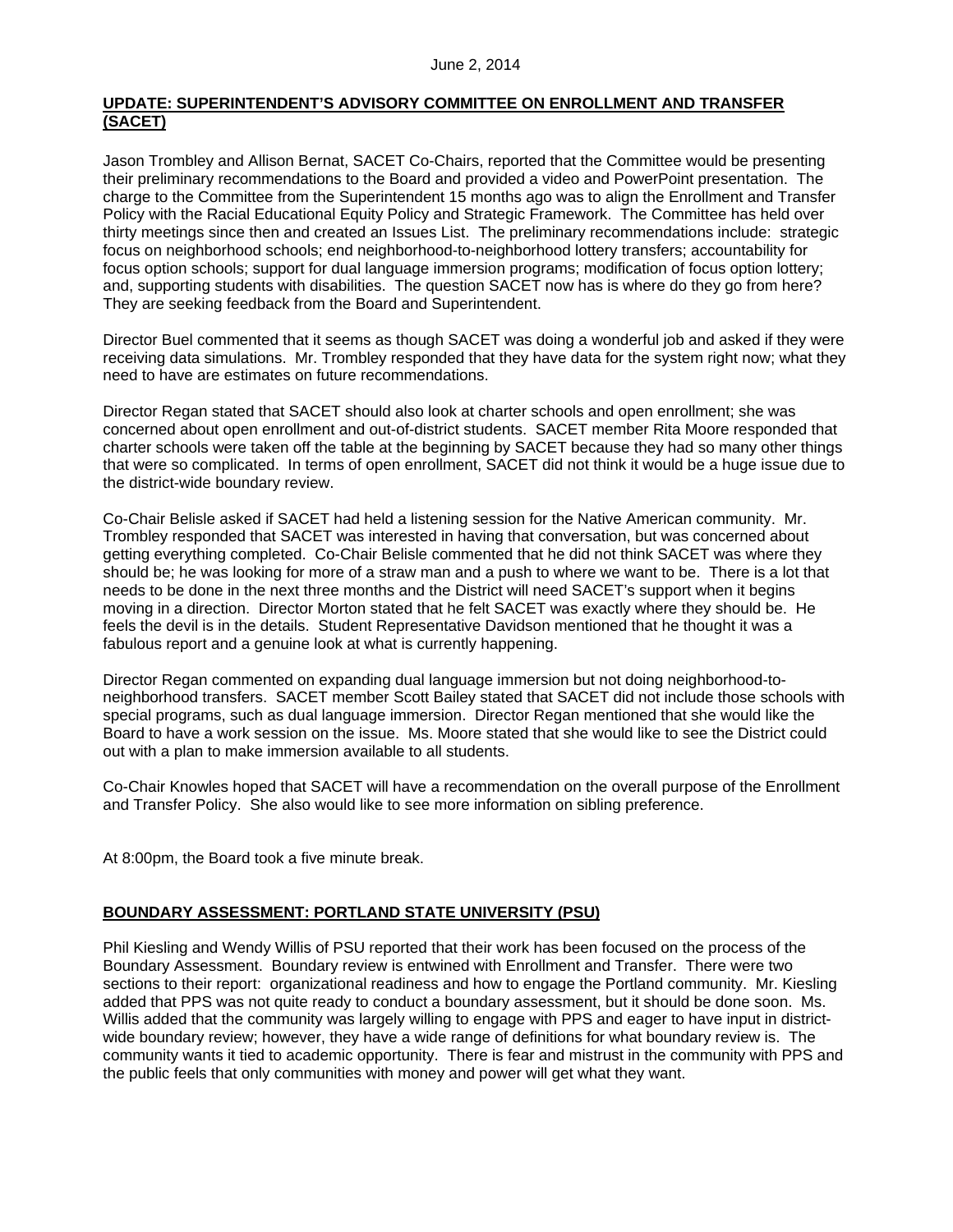Director Adkins mentioned that internal clarity was needed and that the District needs to get its policies and processes established. The Board needs to be clear first, and we need to keep the momentum going. Director Morton commented that boundaries were not permanent and this is not a one-time deal.

Director Regan asked if this topic would be included in the Board's summer retreat. Co-Chair Knowles responded yes.

### **PRESENTATION: COMMUNITY EDUCATION PARTNERS (CEP) AND PPS DISCIPLINE DATA**

Kathy Gordon, CEP Member, stated that leadership was needed from the Superintendent and the Board as school discipline and disparity are two of the Board's top three concerns. CEP is calling for a moratorium on exclusions/push-out. CEP members provided a Prezi presentation and stated that the PPS Student Guide does not reflect current PPS policy. CEP asked the Board to make the disproportionate discipline process and urgent and top-District priority. Also, reduce school exclusions, revise the discipline handbooks and policies, and support teachers/administration with alternative practices. CEP also requested regular communications between them and PPS staff.

Sheila Warren from the Portland Parents Union (PPU) provided a Prezi presentation and commented that she felt that PPU was forming a new relationship with the Board of Education. In January 2014, PPU called for a moratorium on push-out. Ms. Warren explained the Trust Circle: building better relationships, encourage people to take the high road, solving problems side by side, and it starts with listening to the most impacted families and students. The work CEP has done has been a catalyst for change.

Director Adkins stated that she hoped the Board's summer retreat would cover this topic. Teachers are a key piece to the work. Director Morton stated that accountability came down to building leadership, and leadership in the classroom. The Board can make changes on a policy level, but it all came down to how it translates in practice. Dignity is tied to the morale of our students and parents; without dignity, we do not have any chance of achieving all of the things we say we want to achieve.

Sarah Singer, Senior Director, reported that PPS has 5-year trend data which shows a decline of excluded students over the last five years. However, there is quite a difference between white and black students in terms of discipline incidents. African American is about 5 times the rate of white students.

Tammy Jackson, Director of Student Services, spoke to what is working in PPS high leverage strategies: culturally responsive PBIS and an organizing framework that we use to look at a multi-tier system of support. Director Buel questioned if the District had any schools that use all PBIS processes, including the learning lab structure. Ms. Jackson responded yes; the schools are Gray, Markham, Vernon, Vestal, Whitman and Woodmere. Ms. Jackson added that Restorative Justice was an alternative discipline model to reduce exclusions as well as decrease police and juvenile justice involvement.

## **FRANKLIN HIGH SCHOOLSCHEMATIC DESIGN**

Edward Wolf stated that last week, he had urged the Board to adopt the additional high school criteria. The resolution before the Board does not include that additional criteria. The three high schools will be undersized for their future need and he finds that troubling. He urged the Board to consider amending the resolution to allow staff to borrow against the general fund.

Joshua Curtis, Co-Chair of Our Portland Our Schools, asked the Board to reconsider their resolution and include the additional criteria language.

Rita Moore, Co-Chair of Our Portland Our Schools, stated that if the Board approves the schematic design without including the additional criteria, that they will be building three high schools that will be too small.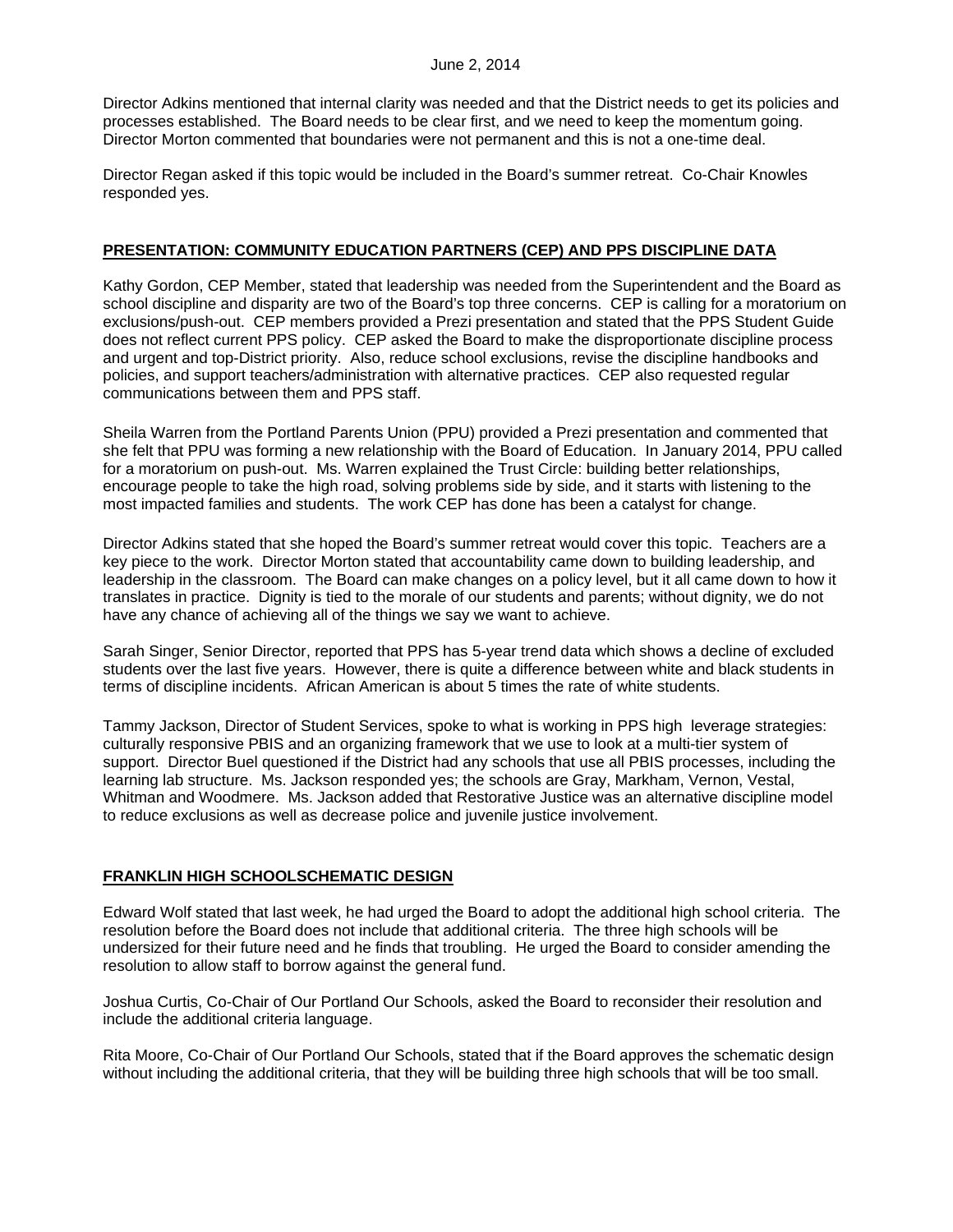Susan Anglada-Bartley commented that Franklin High School is showing that diverse students can exceed all expectations. Removing the childcare program at Franklin would be best as the community is asking for needed classroom spaces. She requested that the Board add the additional criteria.

Paul Anthony asked the Board to amend the resolution before them by including the additional criteria for high schools. If the Board did not include the extra criteria, they will be building thee substandard high schools.

Scott Bailey requested that the Board amend the resolution to include the additional high school criteria. Without the increase in funding, the result will be three substandard high schools. The first three high schools constructed from the bond should set the standard for all future high schools.

Director Adkins mentioned that the resolution states that the high schools will be  $21<sup>st</sup>$  century schools that will be incredible. Director Buel stated that he would support the Superintendent funding the additional \$25 million needed for the additional criteria from another source.

Director Morton stated that the high schools need the capacity for 1700 students, but he was not willing to sacrifice \$25 million from the general fund as that affects current programming and services; he was not willing to sacrifice safety and accessibility in schools, and not willing to sacrifice the teen parent services.

Director Regan moved and Director Koehler seconded the motion to amend the resolution as follows:

Recital H: During the budget cycle, the Board agreed to hire additional teaching staff and to reduce current teacher to student staffing ratios. In addition, the Board recently agreed to staff high schools to ensure that students can forecast for a full class load – up to eight credits. The Board acknowledges that these actions can impact the number of classrooms needed in schools.

Resolution 2: The Board directs staff during the Design Development phase to continue to explore opportunities for additional classroom space. Specifically, the Board requests that staff review the current Education specifications for Comprehensive High Schools, with particular focus on Tier 1 vs. Tier 2 sta5tus for Teen Parent Services in each school and whether those services could be provided via in a regional approach. The Board asks staff to explore other opportunities to align building space features with delivery of educational programs for high school students, including adapting structural enhancements which may support future growth of classrooms.

The motion was put to a voice voted and passed by a vote of 4-3 (4-yes [Regan, Buel, Koehler, Morton], no-3 [Knowles, Belisle, Adkins]}. The motion passed.

## **BUSINESS AGENDA**

Melanie Moseley provided a recap of her experience this year with PPS.

Director Buel moved and Director Regan seconded the motion to remove the Gates Foundation contract from Resolution 4920 and hold a separate vote. Director Buel stated that he had issues with the Gates Foundation giving us money for personalized learning. Melissa Goff, Executive Director of Teaching and Learning, responded that the contract was for a working group team of PAT members to visit other schools and gain a perspective on personalized learning. Co-Chair Knowles indicated that the Gates contract would now be Resolution 4927.

## **ADJOURN**

Co-Chair Knowles adjourned the meeting at 11:51pm.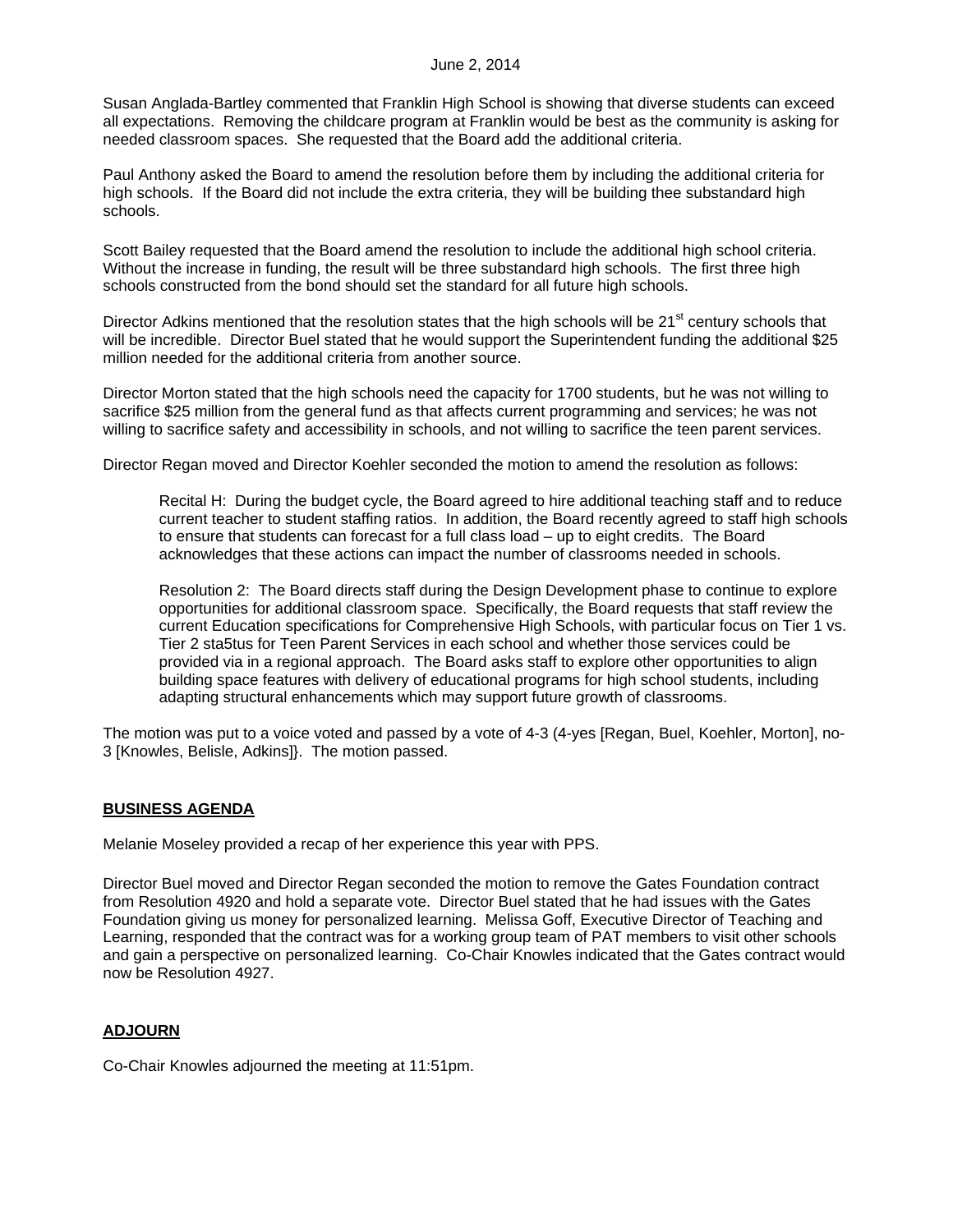# Purchases, Bids, Contracts

The Superintendent RECOMMENDED adoption of the following items:

### Number 4920 and 4921

Director Adkins moved and Director Belisle seconded the motion to adopt the above numbered items. The motion was put to a voice vote and passed unanimously (yes-8, no-0; with Student Representative Davidson voting yes, unofficial).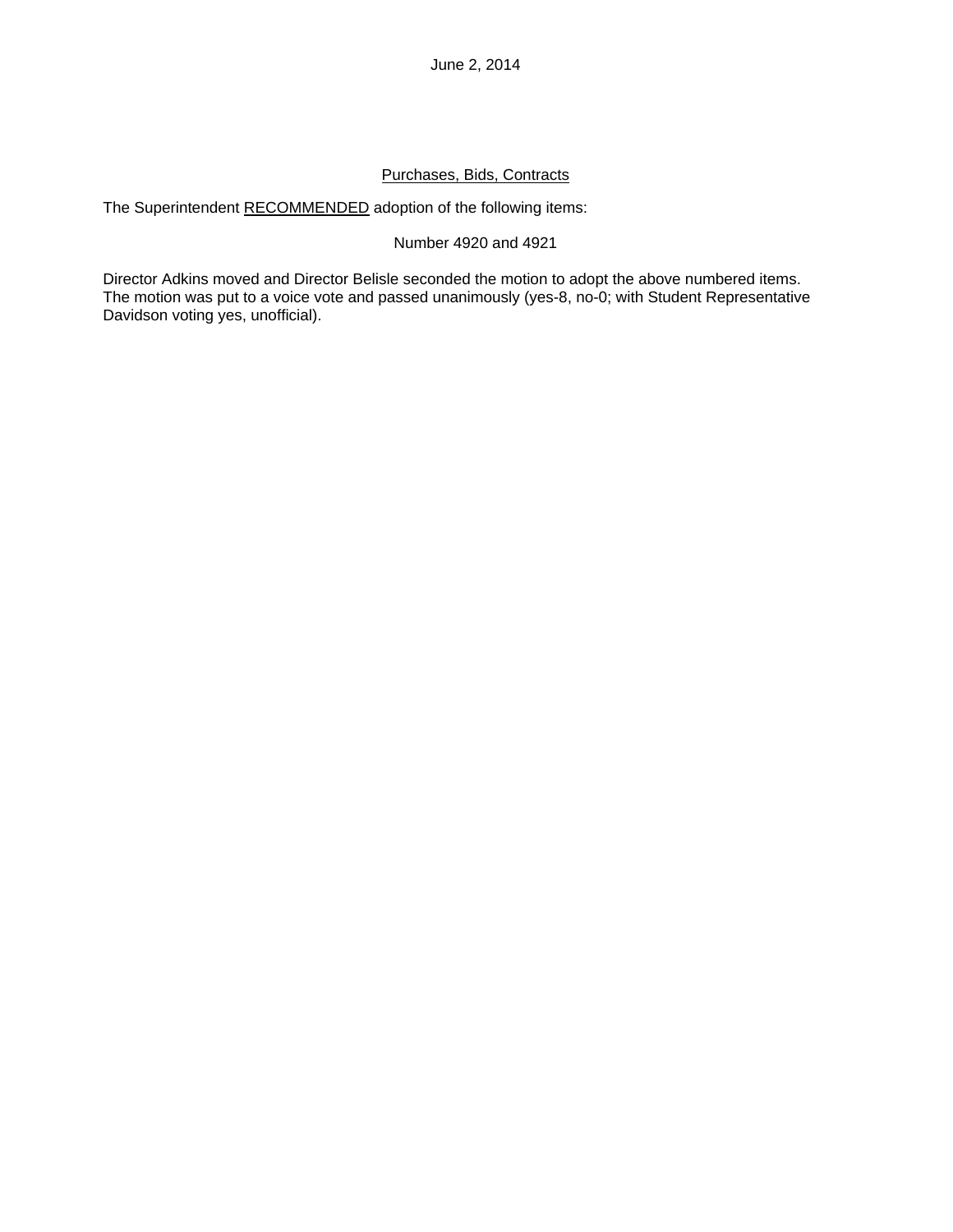### Revenue Contracts that Exceed \$25,000 Limit for Delegation of Authority

### **RECITAL**

Portland Public Schools ("District") Public Contracting Rules PPS-45-0200 ("Authority to Approve District Contracts; Delegation of Authority to Superintendent") requires the Board of Education ("Board") to enter into and approve all contracts, except as otherwise expressly authorized. Contracts exceeding \$25,000 per contractor are listed below.

### **RESOLUTION**

The Superintendent recommends that the Board approve these contracts. The Board accepts this recommendation and by this resolution authorizes the Deputy Clerk to enter into agreements in a form approved by General Counsel for the District.

### **NEW REVENUE CONTRACTS**

No New Revenue Contracts

### **NEW INTERGOVERNMENTAL AGREEMENTS / REVENUE ("IGA/Rs")**

| Contractor                                                                                                       | Contract<br>Term                 | <b>Contract Type</b>                                      | <b>Description of Services</b>                                                                                                                              | Contract<br>Amount | Responsible<br>Administrator,<br><b>Funding Source</b> |
|------------------------------------------------------------------------------------------------------------------|----------------------------------|-----------------------------------------------------------|-------------------------------------------------------------------------------------------------------------------------------------------------------------|--------------------|--------------------------------------------------------|
| City of Portland                                                                                                 | 6/1/2014<br>through<br>6/30/2016 | Intergovernmental<br>Agreement/<br>Revenue<br>IGA/R 60746 | The District will receive funding<br>to replace water-cooled<br>equipment and/or high water<br>use fixtures with water and<br>energy efficient models.      | \$45,000           | T. Magliano<br>Funds 421 & 438                         |
| Multnomah County,<br>Department of County<br>Human Services.<br>School and<br>Community<br>Partnerships Division | 7/1/2013<br>through<br>6/30/2014 | Intergovernmental<br>Agreement/<br>Revenue<br>IGA/R xxxxx | The District will receive a<br>contribution to the Great Fields<br>Project for the installation of turf<br>fields at Madison and Jefferson<br>high schools. | \$50,000           | T. Magliano<br><b>Fund 438</b><br>Dept. 5597           |

## **LIMITED SCOPE REAL PROPERTY REVENUE AGREEMENTS AND AMENDMENTS**

No Limited Scope Real Property Revenue Agreements or Amendments

*N. Sullivan*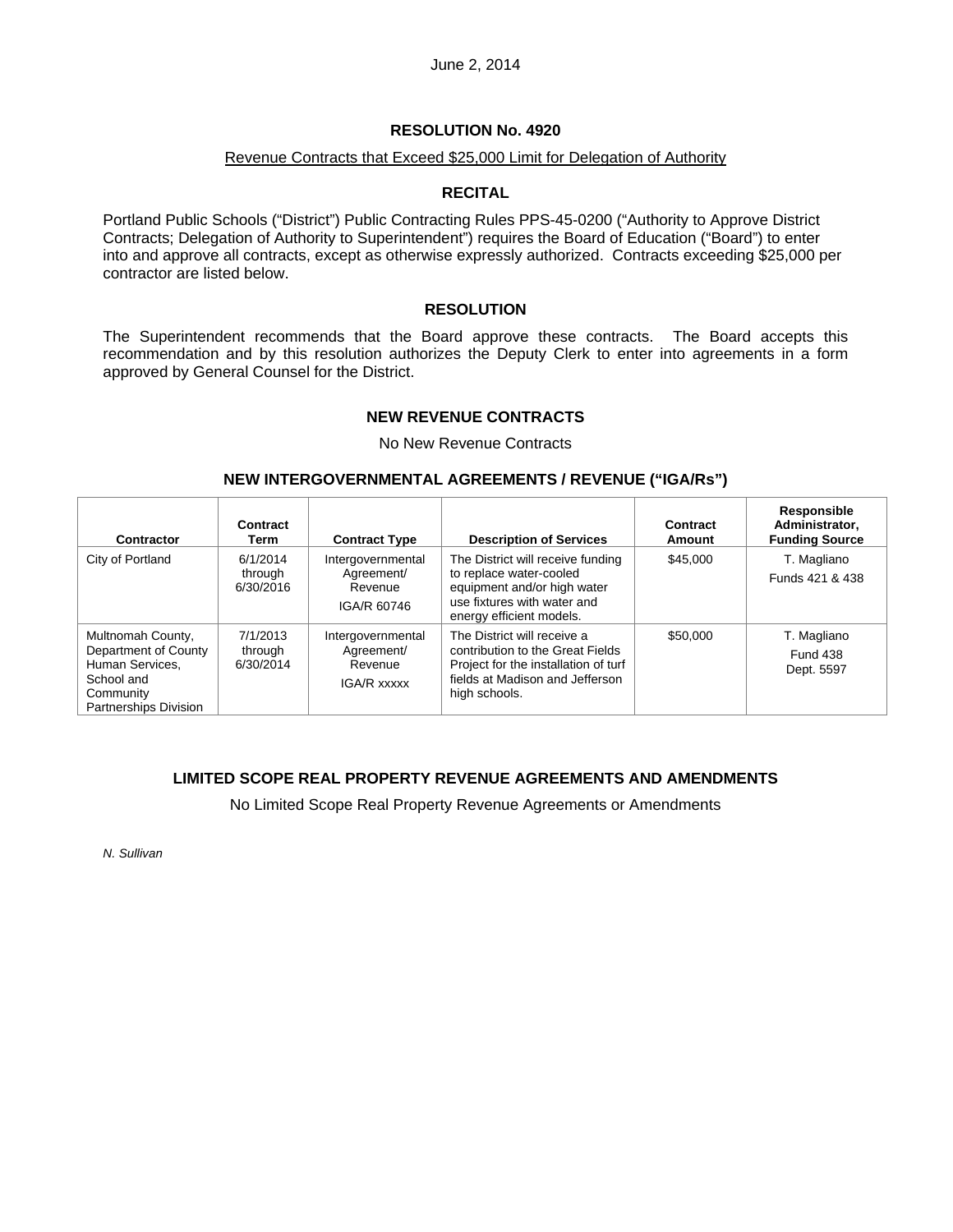#### Expenditure Contracts that Exceed \$150,000 for Delegation of Authority

### **RECITAL**

Portland Public Schools ("District") Public Contracting Rules PPS-45-0200 ("Authority to Approve District Contracts; Delegation of Authority to Superintendent") requires the Board of Education ("Board") enter into contracts and approve payment for products, materials, supplies, capital outlay, equipment, and services whenever the total amount exceeds \$150,000 per contract, excepting settlement or real property agreements. Contracts meeting this criterion are listed below.

### **RESOLUTION**

The Superintendent recommends that the Board approve these contracts. The Board accepts this recommendation and by this resolution authorizes the Deputy Clerk to enter into agreements in a form approved by General Counsel for the District.

| Contractor                                      | Contract<br>Term                  | <b>Contract Type</b>                       | <b>Description of Services</b>                                                                                                                  | Contract<br>Amount                       | Responsible<br>Administrator,<br><b>Funding Source</b>                   |
|-------------------------------------------------|-----------------------------------|--------------------------------------------|-------------------------------------------------------------------------------------------------------------------------------------------------|------------------------------------------|--------------------------------------------------------------------------|
| <b>Benchmark</b><br>Contracting, Inc.           | 06/03/14<br>through<br>12/31/14   | Construction<br><b>Services</b><br>C xxxxx | Wilson: Turf Field Improvement<br>project. Part of the Great Fields<br>project.<br>ITB 2014-1759                                                | \$1,215,500                              | T. Magliano<br>Fund 404 & 438<br>Dept. 5597<br>Projects X0504<br>& J0721 |
| Konell Construction &<br><b>Demolition Corp</b> | 06/03/14<br>through<br>12/31/14   | Construction<br>Services<br>C xxxxx        | Madison: Turf Field<br>Improvement project. Part of<br>the Great Fields project.<br>ITB 2014-1786                                               | \$1,449,720                              | T. Magliano<br>Fund 404 & 438<br>Dept. 5597<br>Projects X0502<br>& J0719 |
| TBD - Responses<br>due on 6/5/2014. *           | 6/6/2014<br>through<br>12/31/2014 | Construction<br>C xxxxx                    | Clarendon: Modifications to the<br>existing building to<br>accommodate 8 early learning<br>classrooms and support<br>spaces.<br>ITB-C 2014-1813 | Maximum Not to<br>Exceed:<br>\$1,100,000 | T. Magliano<br><b>Fund 438</b><br>Dept. 5597<br>Project J0141            |
| <b>Reinisch Wilson</b><br>Weier, PC             | 7/1/2014<br>through<br>6/30/2016  | <b>Personal Services</b><br>PS 60767       | District-wide: Provide workers'<br>compensation legal services to<br>District on an as-needed basis<br>at the direction of General<br>Counsel.  | \$200,000                                | N. Sullivan<br><b>Fund 601</b><br>Dept. 5540                             |

### **NEW CONTRACTS**

\*At the time of printing, bids for this project had not yet closed. In order to ensure that this project can begin immediately upon contract award and thus be fully completed before the start of the 2014-15 school year, the Superintendent recommends that the Board give advance authorization for this contract, as permitted by PPS-45-0200(4)(b)(C). The Superintendent or her designee will award the final contract for these projects within the Maximum Not to Exceed limits noted above.

#### **NEW INTERGOVERNMENTAL AGREEMENTS ("IGAs")**

No New IGAs

### **AMENDMENTS TO EXISTING CONTRACTS**

No New Amendments to Existing Contracts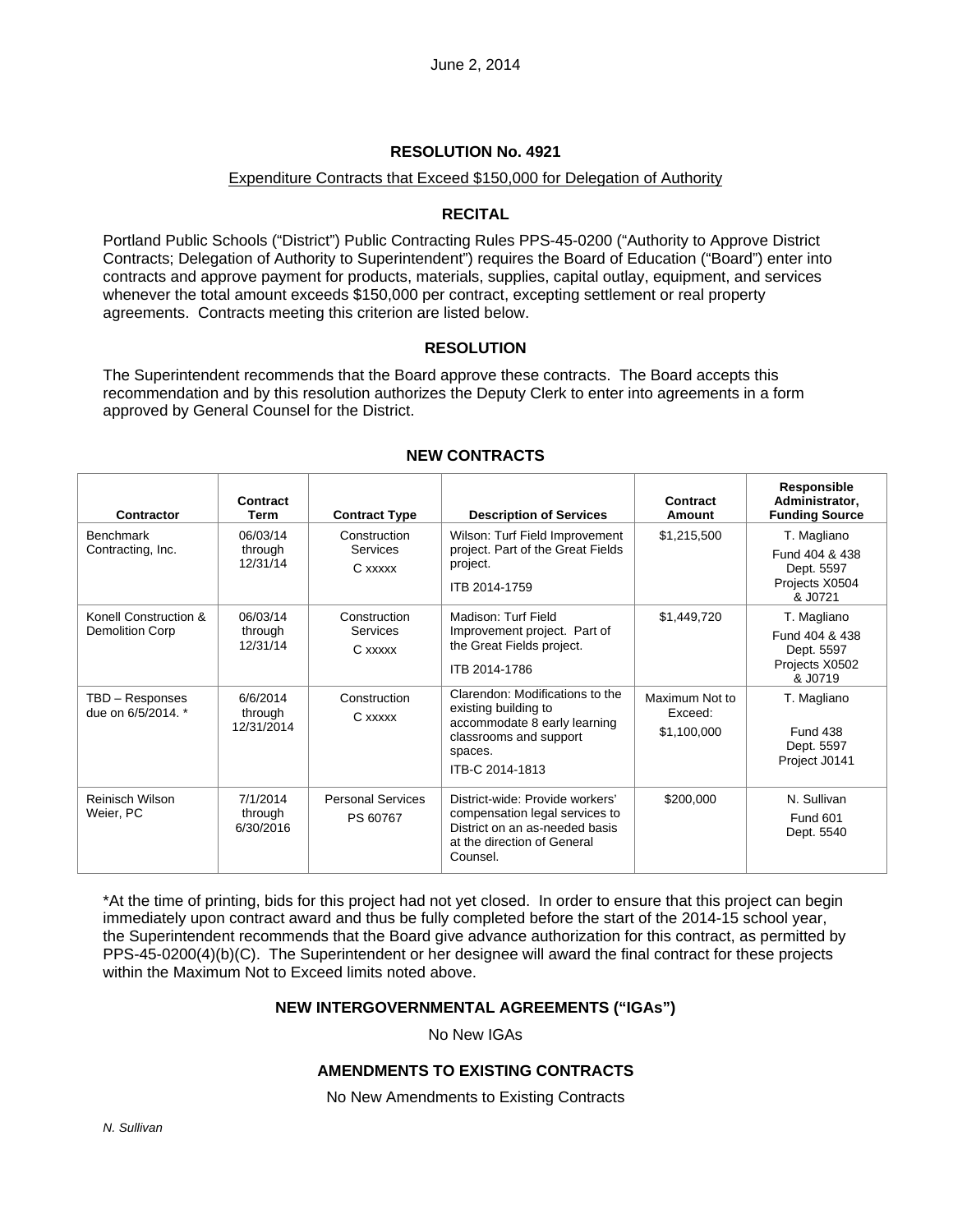### Other Items Requiring Board Action

The Superintendent RECOMMENDED adoption of the following items:

#### Numbers 4922 through 4927

During the Committee of the Whole, Director Belisle moved and Director Adkins seconded the motion to adopt Resolution 4922. The motion was put to a voice vote and passed unanimously (yes-7, no-0; with Student Representative Davidson voting yes, unofficial

Director Adkins moved and Director Belisle seconded the motion to adopt Resolutions 4923, 4924 and 4926. The motion was put to a voice vote and passed unanimously (yes-7, no-0; with Student Representative Davidson voting yes, unofficial).

During the Committee of the Whole, Director Belisle moved and Director Adkins seconded the motion to adopted Resolution 4925. The motion was put to a voice vote and passed by a vote of 6-1 (yes-6, no-1 [Buel]; with Student Representative Davidson voting yes, unofficial.)

During the Committee of the Whole, Director Buel moved and Director Regan seconded the motion to adopted Resolution 4927. The motion was put to a voice vote and passed unanimously (yes-7, no-0; with Student Representative Davidson voting yes, unofficial.)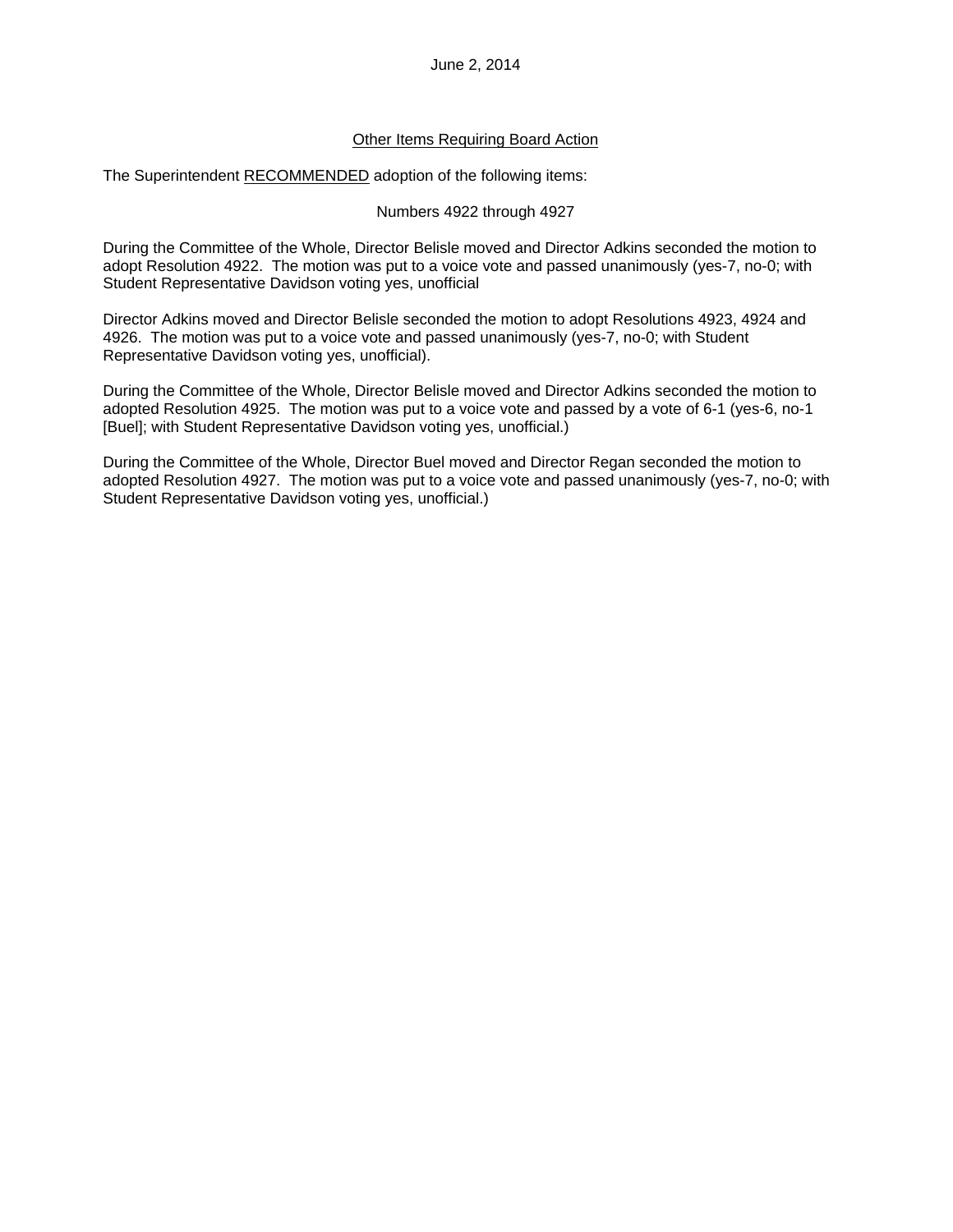#### Approving the Franklin High School Schematic Design, the commitment of Additional Funds, and Initiating the Design Development Phase of Work

### **RECITALS**

- A. Extensive community engagement and public input was sought for the development of a preferred Master Plan for Franklin High School.
- B. The draft area program defined by the Comprehensive High School Educational Specification (ed spec) was used as a guide to design the Franklin High School improvements and to develop the preferred Master Plan.
- C. The preferred Master Plan was adopted by the Board in December 2013.
- D. The overall budget for the Franklin High School Modernization Project, in accordance with the 2012 Capital Bond Program was approximately \$85,000,000.
- E. Through additional design development of the building configuration and additional square footage needed as a result of ed spec criteria the total size of the Franklin High School Modernization project increased to approximately 264,592 square feet.
- F. As a result of refinement to building design and criteria, the revised budget to fully modernize FHS is approximately \$99 million
- G. The Board approved Resolution No. 4840, which allocated approximately \$10 million from bond program reserve to support all three high school projects and \$5,045,000 of that sum needs to be allocated specifically to the Franklin project.
- H. During this budget cycle, the Board agreed to hire additional teaching staff and to reduce current teacher to student staffing ratios. In addition, the Board recently agreed to staff high schools to ensure that students can forecast for a full class load – up to eight credits. The Board acknowledges that these actions can impact the number of classrooms needed in schools.
- I. Any delay in approval of the Schematic Design for Franklin High School will result in added cost and delay to the project schedule.

## **RESOLUTION**

- 1. The Board approves the Schematic Design and directs staff to enter into the Design Development phase for the Franklin High School project.
- 2. The Board directs staff during the Design Development phase to continue to explore opportunity for additional classroom space. Specifically, the Board requests that staff review the current Education Specifications for Comprehensive High Schools, with particular focus on Tier 1 vs. Tier 2 status for Teen Parent Services in each school and whether these services could be provided via a regional approach. The Board also asks staff to explore other opportunities to align building space features with delivery of educational programs for high school students, including adapting structural enhancements which may support future growth of classrooms.
- 3. The Board approves using approximately \$5,045,000 of the reallocated \$10 million from bond program reserve to support the Franklin High School project.

*J. Owens*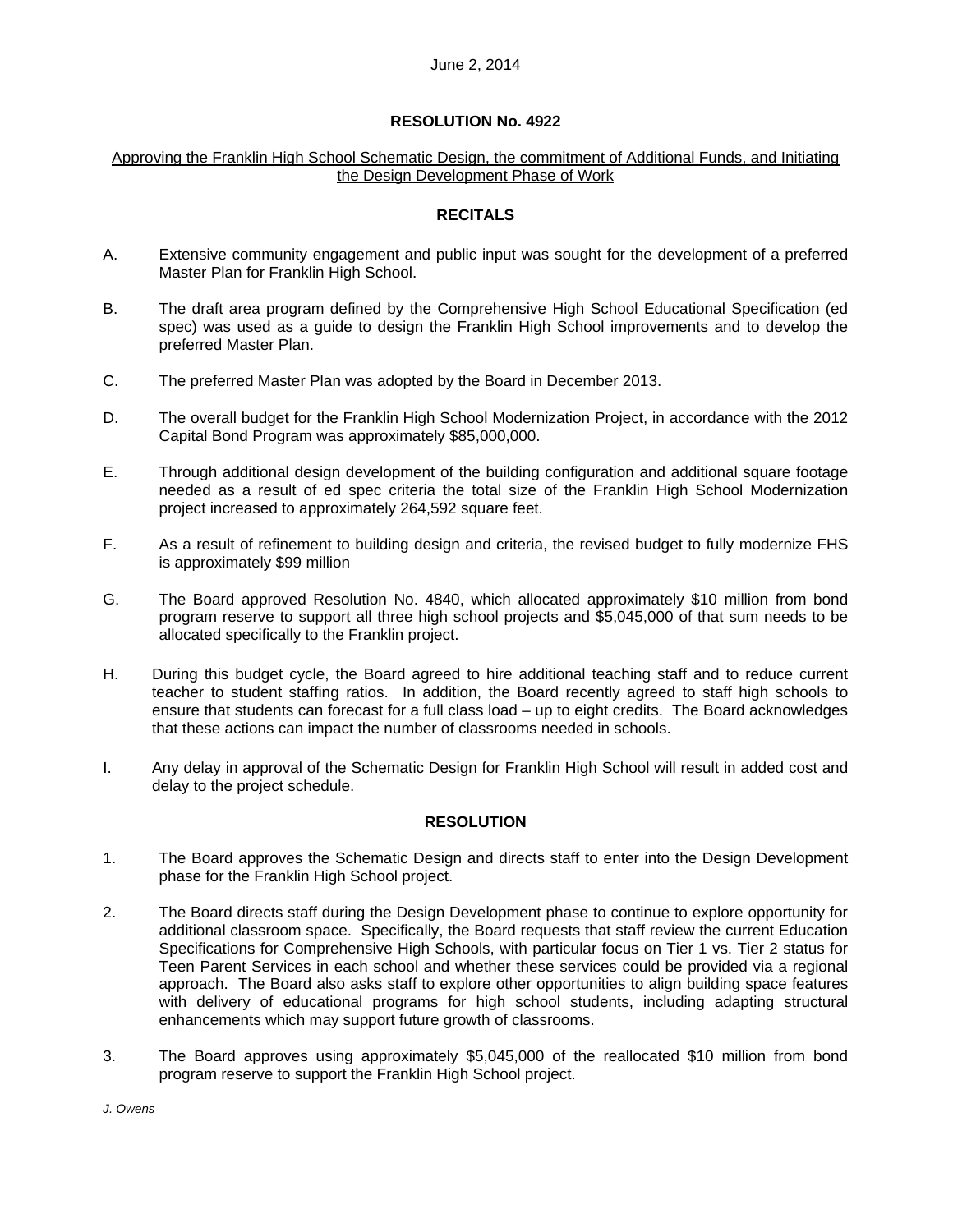## Collective Bargaining Agreements between Operational Bargaining Units and School District No. 1J, Multnomah County, Oregon

## **RESOLUTION**

The Chair of the Board of Education and the Chief Human Resources Officer are authorized and directed to execute the following Collective Bargaining Agreements, on the terms presented to the Board and filed in the record of this meeting:

- 2014–2017 Agreement between the Amalgamated Transit Union Local 757, representing Bus Drivers, and School District No. 1, Multnomah County, Oregon.
- 2015–2017 Agreement between the District Council Unions, representing trades workers and laborers, and School District No. 1, Multnomah County, Oregon.
- 2014–2017 Agreement between the Service Employees International Union (SEIU) Local 503, School Employees Union Local 140, representing Custodial and Nutrition Services Employees and School District No. 1, Multnomah County, Oregon.

*S. Murray*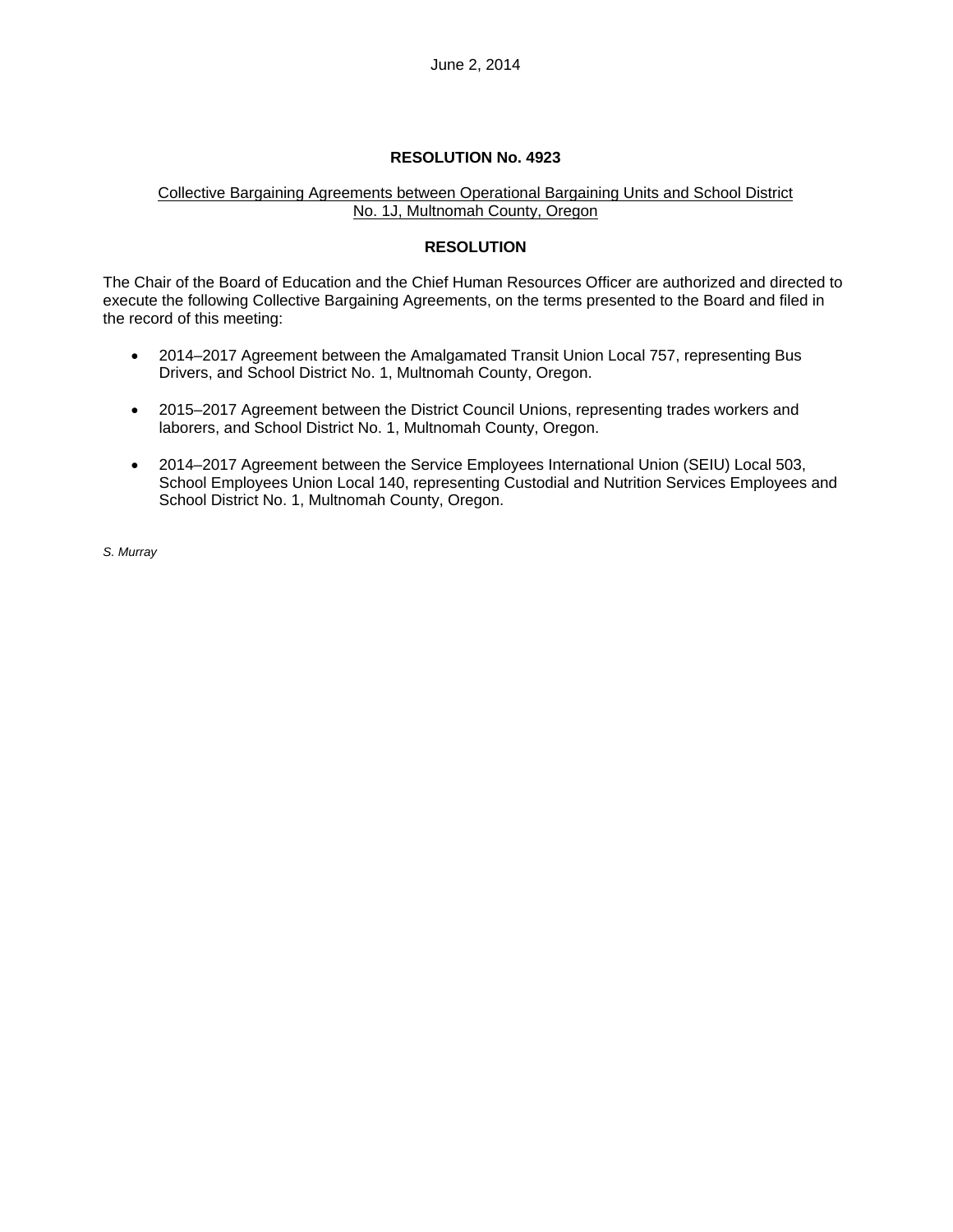June 2, 2014

### **RESOLUTION No. 4924**

Calendar of Regular Board Meetings School Year 2014-2015

#### **RESOLUTION**

 The Board of Education hereby adopts the below calendar as its schedule of Regular Board Meetings for the upcoming 2014-2015 school year:

### **Portland Public Schools BOARD OF EDUCATION Schedule of Regular Meetings 2014-2015 School Year**

Board meetings are held at 501 North Dixon Street, Portland, Oregon, 97227, and begin at 6:00 pm on Tuesdays unless otherwise noted.

| July 22, 2014                 | January 6, 2015            |
|-------------------------------|----------------------------|
| July 29, 2014                 | January 13, 2015           |
| August 5, 2014                | January 27, 2015           |
| August 12, 2014               | February 3, 2015           |
| September 2, 2014             | February 10, 2015          |
| September 9, 2014             | February 24, 2015          |
| September 23, 2014            | March 3, 2015              |
| October 7, 2014               | March 10, 2015             |
| October 14, 2014              | March 31, 2015             |
| October 20, 2014<br>(Monday)  | April 14, 2015             |
| November 4, 2014              | April 20, 2015<br>(Monday) |
| November 10, 2014<br>(Monday) | April 28, 2015             |
| November 25, 2014             | May 5, 2015                |
| December 2, 2014              | May 12, 2015               |
| December 9, 2014              | May 26, 2015               |
| December 15, 2014<br>(Monday) | June 9, 2015               |
|                               | June 15, 2015<br>(Monday)  |
|                               | June 23, 2015              |